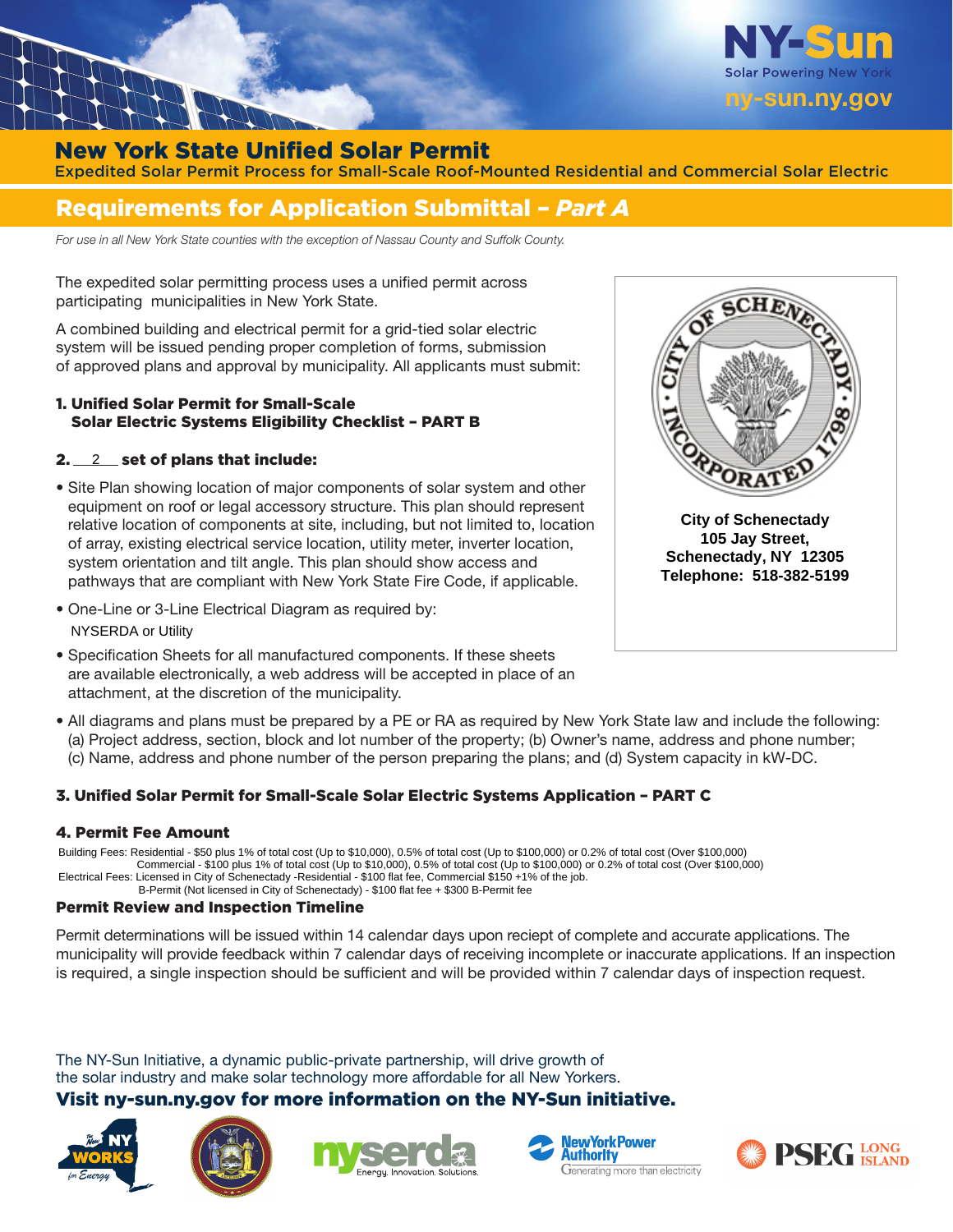

# Eligibility Checklist – *Part B*

| To determine if you are eligible for the expedited permitting process, answer the questions below.                                                                                                                                                              |
|-----------------------------------------------------------------------------------------------------------------------------------------------------------------------------------------------------------------------------------------------------------------|
| $\Box$ Yes $\Box$ No 1. Solar installation has a rated capacity of 12 kW or less.                                                                                                                                                                               |
| □ Yes □ No 2. Solar installation is not subject to review by an Architectural or Historical Review Board.                                                                                                                                                       |
| $\Box$ Yes $\Box$ No 3. Solar installation does not need a zoning variance or special use permit/conditional use permit.                                                                                                                                        |
| $\Box$ Yes $\Box$ No 4. Solar installation is to be mounted on a permitted roof structure of a building, or on a legal accessory<br>structure. If on a legal accessory structure, a diagram showing existing electrical connection to<br>structure is attached. |
| $\Box$ Yes $\Box$ No 5. Solar installation is compliant with all applicable electrical and building codes.                                                                                                                                                      |
| $\Box$ Yes $\Box$ No 6. Solar installation is compliant with New York State Fire Code.                                                                                                                                                                          |
| $\Box$ Yes $\Box$ No 7. The Solar Installation Contractor complies with all licensing and other requirements of the jurisdiction<br>and the State. Must hold 40 lb per sq. ft snow load                                                                         |
| □ Yes □ No 8. The proposed equipment is permitted by code and equipment meets all relevant certification standards.                                                                                                                                             |
| $\Box$ Yes $\Box$ No 9. The solar electric system and all components will be installed per the manufacturer's specifications.                                                                                                                                   |
| $\Box$ Yes $\Box$ No 10. The project will comply with adopted National Electrical Code® requirements.                                                                                                                                                           |
| $\Box$ Yes $\Box$ No 11. The roof has no more than a single layer of roof covering (in addition to the solar equipment).                                                                                                                                        |
| $\Box$ Yes $\Box$ No 12. The system is to be mounted parallel to the roof surface, or tilted with no more than<br>an 18 inch gap between the module frame and the roof surface.                                                                                 |
| $\Box$ Yes $\Box$ No 13. The system will have a distributed weight of less than 5 pounds per square foot and<br>less than 45 pounds per attachment point to roof.                                                                                               |
|                                                                                                                                                                                                                                                                 |

If you answered "No" to any of Questions 1‐10, you are not eligible to participate in the expedited permitting process and must go through the standard permitting process dictated by the municipality. If you answered "No" to any of Questions 11‐13, in order to use this form, in addition to other New York State PA or RA requirements, you must provide a letter from a Professional Engineer or Registered Architect certifying that the existing structure can support the additional weight and wind loads of the solar electric system. If you answered "Yes" to all of the above questions, please sign below to affirm that all answers are correct, and you have met all the conditions and requirements to participate in this expedited process.

Property Owner's Signature Date Date

Solar Installation Contractor Signature **Date** Date

The NY-Sun Initiative, a dynamic public-private partnership, will drive growth of the solar industry and make solar technology more affordable for all New Yorkers.

### Visit ny-sun.ny. gov for more information on the NY-Sun initiative.









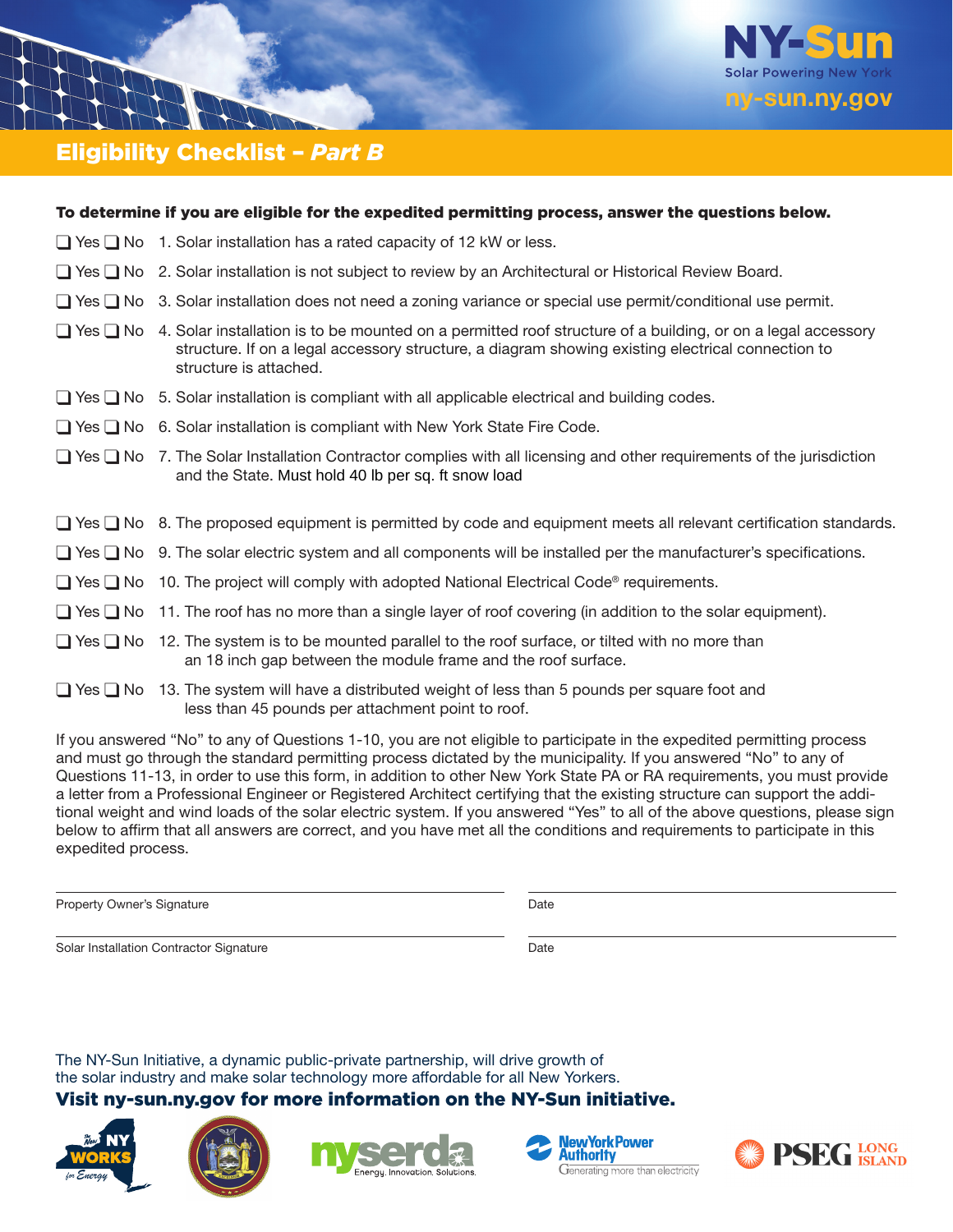



# 1. Property Owner:

| Property Owner's Name              |                                                   | Phone                                                                           | Email                      |
|------------------------------------|---------------------------------------------------|---------------------------------------------------------------------------------|----------------------------|
| <b>Property Address</b>            |                                                   |                                                                                 |                            |
| Section                            | <b>Block</b>                                      | Lot Number                                                                      |                            |
| 2. Existing Use:                   |                                                   |                                                                                 |                            |
|                                    |                                                   | □ Single Family □ 2-4 Family □ Commercial □ Other _____________________________ |                            |
|                                    |                                                   | 3. Provide the total system capacity rating (sum of all panels)                 |                            |
| Solar Electric System: _____ kW-DC |                                                   |                                                                                 |                            |
|                                    | 4. Solar Installation Contractor and Electrician: |                                                                                 |                            |
| Installer Business Name            |                                                   |                                                                                 |                            |
| <b>Installer Business Address</b>  |                                                   |                                                                                 |                            |
| <b>Installer Contact Name</b>      |                                                   |                                                                                 | Installer Phone Number     |
| Installer License Number(s)        |                                                   |                                                                                 | <b>Installer Email</b>     |
| Electrician Business Name          |                                                   |                                                                                 | Electrician License Number |
|                                    | 5. What is the existing roofing material?         |                                                                                 |                            |
|                                    |                                                   |                                                                                 |                            |

### 6. Provide method and type of weatherproofing for roof penetrations (i.e., flashing, caulk).

# 7. Is the mounting structure an engineered product designed to mount solar electric modules?  $\Box$  Yes  $\Box$  No

If no, provide details of structural attachment in a letter certified by a design professional.

 *continued >*

The NY-Sun Initiative, a dynamic public-private partnership, will drive growth of the solar industry and make solar technology more affordable for all New Yorkers.

### Visit ny-sun.ny. gov for more information on the NY-Sun initiative.